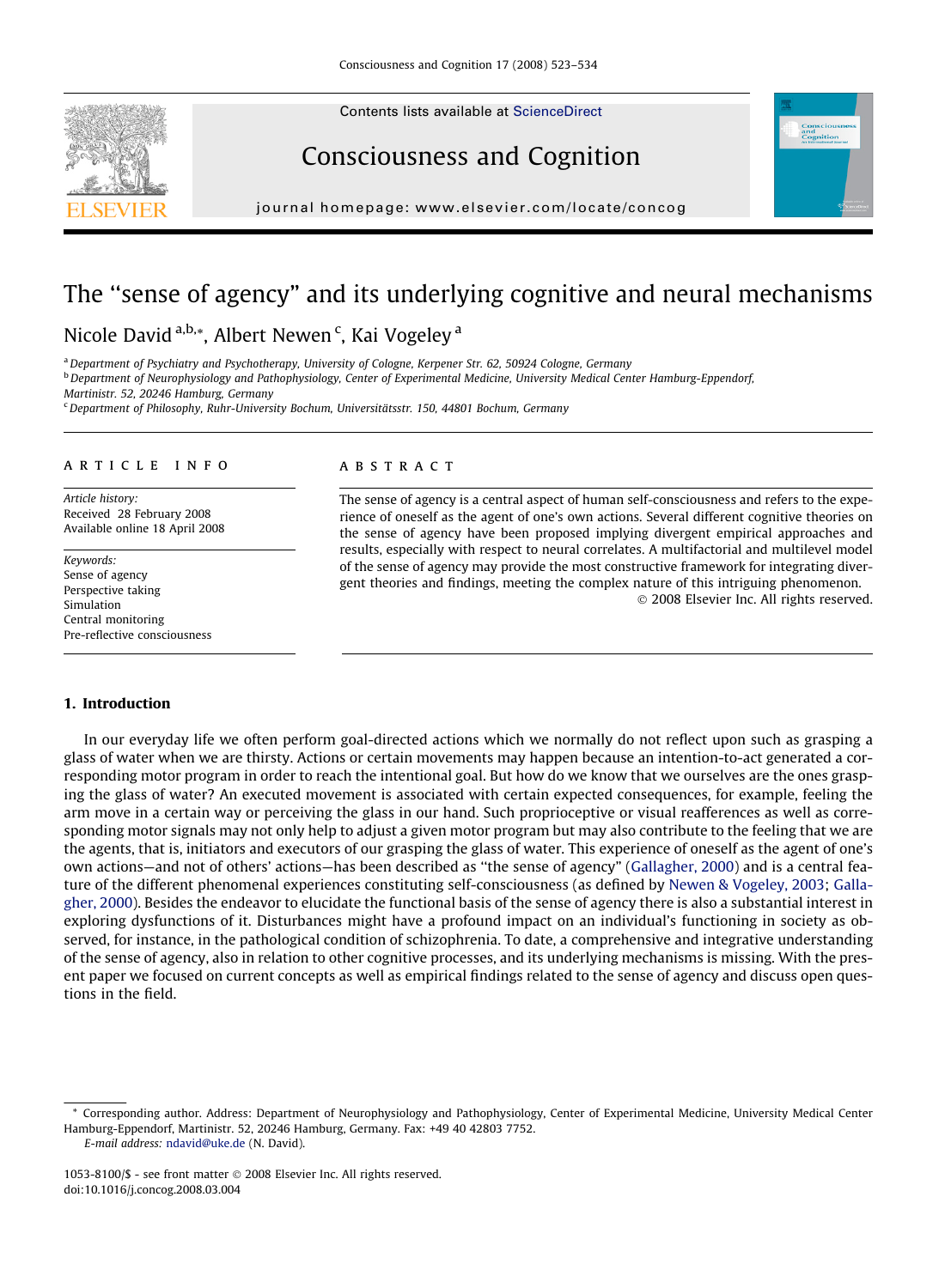### 2. The sense of agency: Definition and concepts

The sense of agency has been defined as ''the sense that I am the one who is causing or generating an action. For example, the sense that I am the one who is causing something to move, or that I am the one who is generating a certain thought in my stream of consciousness" ([Gallagher, 2000,](#page-9-0) p. 15). As such, one can distinguish actions that are self-generated from those generated by others giving rise to the experience of a self-other distinction in the domain of action and thus contributing to the subjective phenomenon of self-consciousness ([Gallagher, 2000; Georgieff & Jeannerod, 1998; Pacherie & Jeannerod,](#page-9-0) [2004](#page-9-0)). Thereby the sense of agency is different from the sense of ownership, defined as ''sense that I am the one who is undergoing an experience [...] that my body is moving regardless of whether the movement is voluntary or involuntary" [\(Gallagher, 2000](#page-9-0), p. 15). Passive limb movements (i.e., when my arm is moved by someone else), for example, illustrate the difference between ownership and agency. Although in normal experiences of voluntary actions both senses usually coincide and are indistinguishable [\(Tsakiris, Schütz-Bosbach, & Gallagher, 2007\)](#page-10-0), they have often been confused in experimental situations. That is, some agency studies that employed self-recognition tasks were confounded by measuring a sense of ownership rather than of agency (also not considering that both senses may be more basic than self-recognition).

Recent conceptual developments distinguished between different levels of the sense of agency ([Synofzik, Vosgerau, &](#page-10-0) [Newen, 2007\)](#page-10-0). According to Synofzik and colleagues, the sense of agency comprises an implicit level of ''feeling of agency" as opposed to an explicit level of ''judgment of agency" (also compare to [Georgieff & Jeannerod, 1998\)](#page-9-0). The first level is thought to be characterized by lower-level, pre-reflective, sensorimotor processes and the second level by higher-order, reflective or belief-like processes (i.e., the awareness or attribution of who has caused an action; [Georgieff & Jeannerod,](#page-9-0) [1998](#page-9-0)). The introduction of a lower-level feeling of agency represented an important conceptual step given that we usually do not reflect upon our own actions (as we normally would not reflect on typing these letters). It is in accordance with Gallagher's notion of a basic form of self-consciousness, the content of which is not informed by conceptual thought or reflective processing [\(Gallagher, 2000; Legrand, Brozzoli, Rossetti, & Farnè, 2007\)](#page-9-0). [Synofzik et al. \(2007\)](#page-10-0) suggest a two-step model: the feeling of agency must be conceptually processed for a judgment on or an attribution of agency to occur. Although [Synofzik](#page-10-0) [and colleagues \(2007\)](#page-10-0) do not use terms such as ''conscious" vs. ''unconscious" or ''preconscious", sensorimotor processes thought to be characteristic for the feeling level may run outside of consciousness (but may be available to awareness, see [Blakemore, Wolpert, & Frith, 2002](#page-9-0)).<sup>1</sup> This is supported by empirical evidence that, for example, minor "violations" of intended actions or action consequences do not necessarily enter awareness (e.g., brief [<250 ms] temporal delays in sensory feed-back; [Blakemore & Sirigu, 2003; Fourneret & Jeannerod, 1998; Slachevsky et al., 2001\)](#page-9-0), while neural signatures of such violations can be observed ([David et al., 2007a](#page-9-0); Chapter 4). Importantly, though, empirical investigations often focused on judgments or attributions of agency involving subjective reports and errors through misidentification ([David et al., 2007a; Fourneret & Jeann](#page-9-0)[erod, 1998; Frith, Perry, & Lumer, 1999; Shoemaker, 1968;](#page-9-0) Chapter 3, [Table 1\)](#page-2-0). By contrast, multivariate approaches that include implicit measures (e.g., kinematics, eye movements, motor potentials, brain activity, etc.) may also tap into the feeling level of agency.

For the sake of simplicity, we will use ''sense of agency" as a superordinate term throughout this article unless either the feeling or judgment level is specifically addressed.

# 3. Cognitive theories of agency, empirical indicators and related processes

#### 3.1. Comparator Model

The predominant account on explaining the sense of agency of our own actions has been the ''central monitoring theory" or ''comparator model" as a theory of motor learning and motor control ([Blakemore, Frith, & Wolpert, 2001; Blakemore, Wol](#page-9-0)[pert, & Frith, 1998; Frith, 1992; Kawato, 1999; von Holst & Mittelstaedt, 1950; Wolpert, Ghahramani, & Jordan, 1995](#page-9-0)). Accordingly, two types of internal models are implemented in the central motor system: so-called inverse and forward models. Although the primary role of these internal motor models is considered the control and optimization of motor behavior, relevance for action awareness has also been discussed [\(Blakemore & Frith, 2003; Blakemore et al., 2002; de Vignemont &](#page-9-0) [Fourneret, 2004; Frith, 1992; Synofzik et al., 2007\)](#page-9-0). Thereby, the sense of agency particularly hinges on the forward model, which uses an efference copy, that is, a copy of a motor command predicting respective sensory consequences. Accordingly, congruence of the predicted with the actual outcome, then, supposedly would lead to the attribution of the sense of agency to oneself, whereas incongruence would indicate another agent as the cause of an action ([Fig. 1\)](#page-4-0). It seems like we are not necessarily aware of this comparison and its results as long as the desired state is successfully achieved [\(Blakemore & Frith,](#page-9-0) [2003; Fourneret & Jeannerod, 1998; Slachevsky et al., 2001\)](#page-9-0). In fact, a large body of evidence suggests that the sense of agency, especially the judgment of agency, strongly depends on the degree of congruence versus incongruence between predicted and actual sensory outcome (e.g., [Fourneret & Jeannerod, 1998; Sato & Yasuda, 2005](#page-9-0); for a critical discussion of the use of the comparator model for thoughts see [Vosgerau & Newen, 2007\)](#page-10-0).

<span id="page-1-0"></span> $<sup>1</sup>$  The functional role of consciousness is different from the functional role of a representation and its content. The account of [Synofzik and colleagues \(2007\)](#page-10-0)</sup> account rather focuses on the content of representations given by the feeling or judgment of agency. In principle, both the feeling as well as the judgment of agency could be both conscious and unconscious.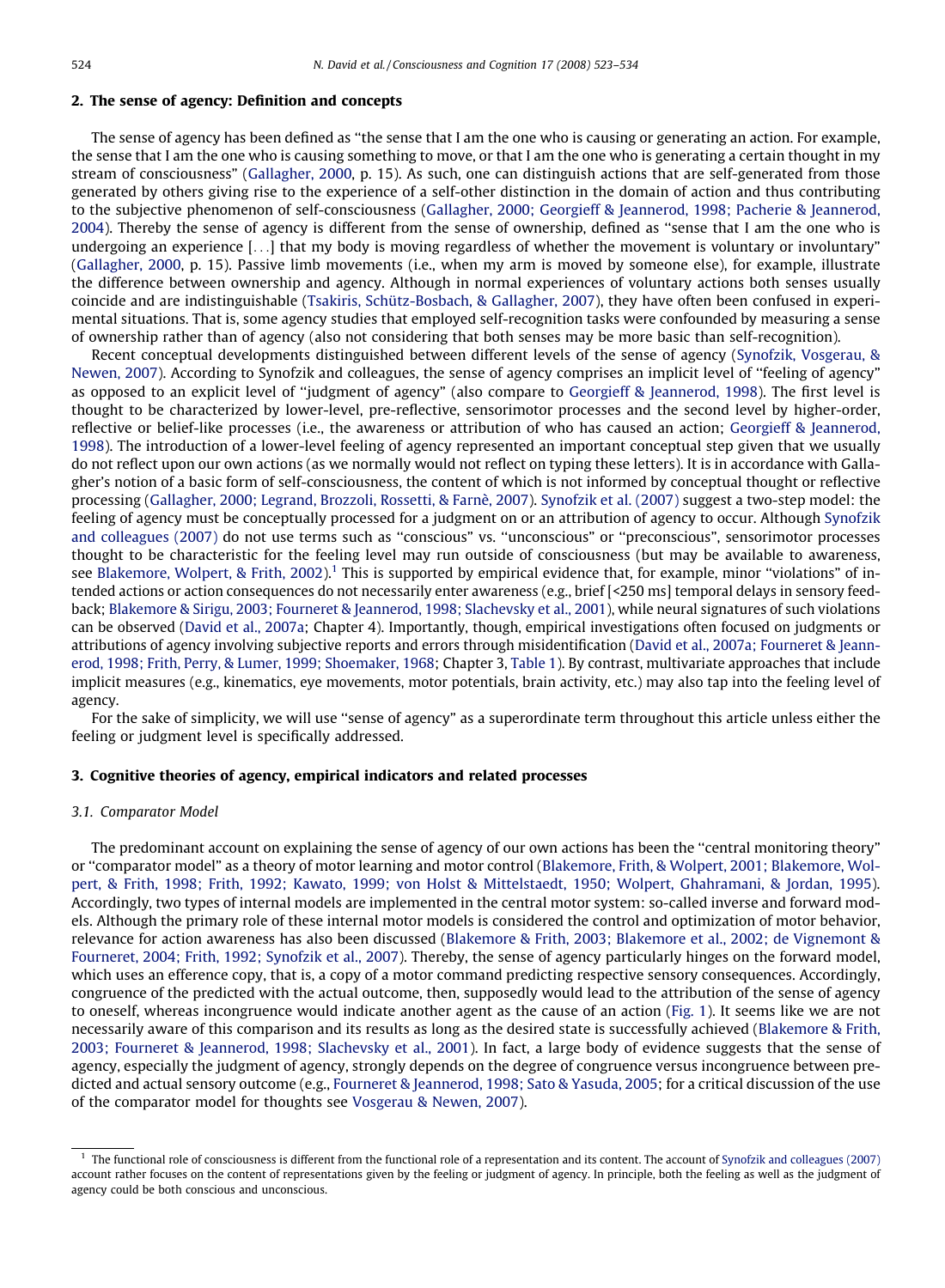# Table 1

Overview and taxonomy of current experiments on the sense of agency

<span id="page-2-0"></span>

| Experiments                                            | Task                                                                                                                                           | Feedback to<br>movement |                            | Manipulated signals |        |                            | Assessment of agency       |                         |        | Movements   |              |
|--------------------------------------------------------|------------------------------------------------------------------------------------------------------------------------------------------------|-------------------------|----------------------------|---------------------|--------|----------------------------|----------------------------|-------------------------|--------|-------------|--------------|
|                                                        |                                                                                                                                                | Emb.                    | Disemb.                    | Eff.                | Reaff. |                            | Expl. (Judgment)           |                         | Impl   | Volunt.     | React.       |
|                                                        |                                                                                                                                                |                         |                            |                     | Prop.  | V.A.A/T.                   | Each<br>trial              | Post-exp.<br>debriefing |        |             |              |
| Behavioral studies with healthy subjects               |                                                                                                                                                |                         |                            |                     |        |                            |                            |                         |        |             |              |
| Nielsen (1963)<br>Fourneret and<br>Jeannerod<br>(1998) | Line drawing with spatially manipulated visual feedback ("alien" hand)<br>Computerized line drawing with spatially manipulated visual feedback | $\mathbf x$             | X                          |                     |        | $\mathbf x$<br>$\mathbf x$ | $\mathbf x$<br>$\mathbf x$ |                         |        | $\mathbf x$ | X<br>X       |
| Blakemore et al.<br>(1998)                             | Self-controlled tickling with temporally and spatially delayed feedback                                                                        |                         | $\mathbf x$                |                     |        | $\mathbf x$                |                            |                         | $\,$ X |             | $\mathbf x$  |
| Haggard et al.<br>(2002)                               | Judging onset of voluntary key presses inducing a finger twitch or tone                                                                        |                         | $\mathbf x$                | $\mathbf x$         |        |                            | $\mathbf x$                |                         |        | $\mathbf x$ |              |
| Farrer et al.<br>(2003a,<br>$2003b$ )                  | Recognition of one's own limb from a spatially deviating alien hand                                                                            | $\mathbf x$             |                            | X                   |        | $\mathbf x$                | X                          |                         |        |             | X            |
| MacDonald and<br>Paus (2003)                           | Detection of temporal delays in active/passive finger movements<br>displayed as a virtual hand                                                 | $\mathbf x$             |                            | $\mathbf x$         |        | $\mathbf x$                | $\mathbf x$                |                         |        |             | X            |
| Knoblich and<br>Kircher (2004)                         | Drawing task with varying visual feedback velocity                                                                                             |                         | $\mathbf x$                |                     |        | $\mathbf x$                | $\mathbf x$                |                         |        |             | $\mathbf x$  |
| Wegner et al.<br>(2004)                                | Inducing a feeling of control over others' movements by prior instructions x                                                                   |                         |                            |                     |        |                            |                            | $\mathbf x$             | $\,$ X |             |              |
| Tsakiris et al.<br>(2005)                              | Self-/other-generated movements with manipulated visual feedback (own x<br>or other's hand)                                                    |                         |                            | X                   |        | X                          | X                          |                         |        |             | X            |
| Sato and Yasuda<br>(2005)                              | Button presses with associated tones (congruent/incongruent)                                                                                   |                         | X                          |                     |        | X                          | X                          |                         |        | $\mathbf x$ | X            |
| Aarts et al. (2005)<br>Synofzik et al.<br>(2006)       | Self-/other-generated events under priming<br>Pointing movements with spatially manipulated visual feedback                                    |                         | $\mathbf x$<br>$\mathbf x$ |                     |        | X                          | $\mathbf x$<br>$\mathbf x$ |                         |        | $\mathbf x$ | X<br>X       |
| Tsakiris et al.<br>(2006)                              | Rubber hand illusion with active/passive finger movements, tactile<br>stimulation & temporally delayed visual feedback                         | $\mathbf{x}$            |                            | X                   |        | X                          | X                          |                         |        |             | X            |
|                                                        | Behavioral studies with patients (with Schizophrenia if not otherwise specified)                                                               |                         |                            |                     |        |                            |                            |                         |        |             |              |
| Daprati et al.<br>(1997)                               | Recognition of own or other's hand performing movements                                                                                        | $\mathbf x$             |                            |                     |        | $\mathbf x$                | $\mathbf x$                |                         |        |             | $\mathbf x$  |
| Sirigu et al.<br>(1999)                                | see Daprati et al. (1997), with apraxic patients                                                                                               | $\mathbf x$             |                            |                     |        | $\mathbf x$                | $\mathbf x$                |                         |        |             | X            |
| Knoblich and<br>Kircher (2004)                         | See Knoblich and Kircher (2004)                                                                                                                |                         | $\mathbf x$                |                     |        | $\mathbf x$                | $\mathbf x$                |                         |        |             | $\mathbf x$  |
| Farrer et al.<br>(2003a,<br>$2003b$ )                  | Recognition of own limb position from a spatially deviating alien hand in a x<br>deafferent patient                                            |                         |                            |                     | X      | X                          | X                          |                         |        |             | $\mathbf{x}$ |
| Fourneret et al.<br>(2001)                             | see Fourneret and Jeannerod (1998)                                                                                                             |                         | $\mathbf x$                |                     |        | $\mathbf x$                |                            | $\mathbf x$             |        |             | X            |
| Haggard et al.<br>(2003)                               | Judging onset of key press action or action consequence (tone)                                                                                 |                         | $\mathbf x$                |                     |        | $\mathbf x$                |                            |                         | $\,$ X |             |              |
| Slachevsky et al.<br>(2001)                            | see Fourneret and Jeannerod (1998); with patients with lesions in PFC                                                                          |                         | $\mathbf x$                |                     |        | X                          | X                          |                         |        |             | X            |
| David et al.<br>(2007a,<br>2007b)                      | Detection of temporally and spatially delayed visual cursor feedback to<br>joystick movements; with subjects with autism spectrum disorders    |                         | $\mathbf x$                |                     |        | X                          | $\mathbf x$                | X                       |        |             | X            |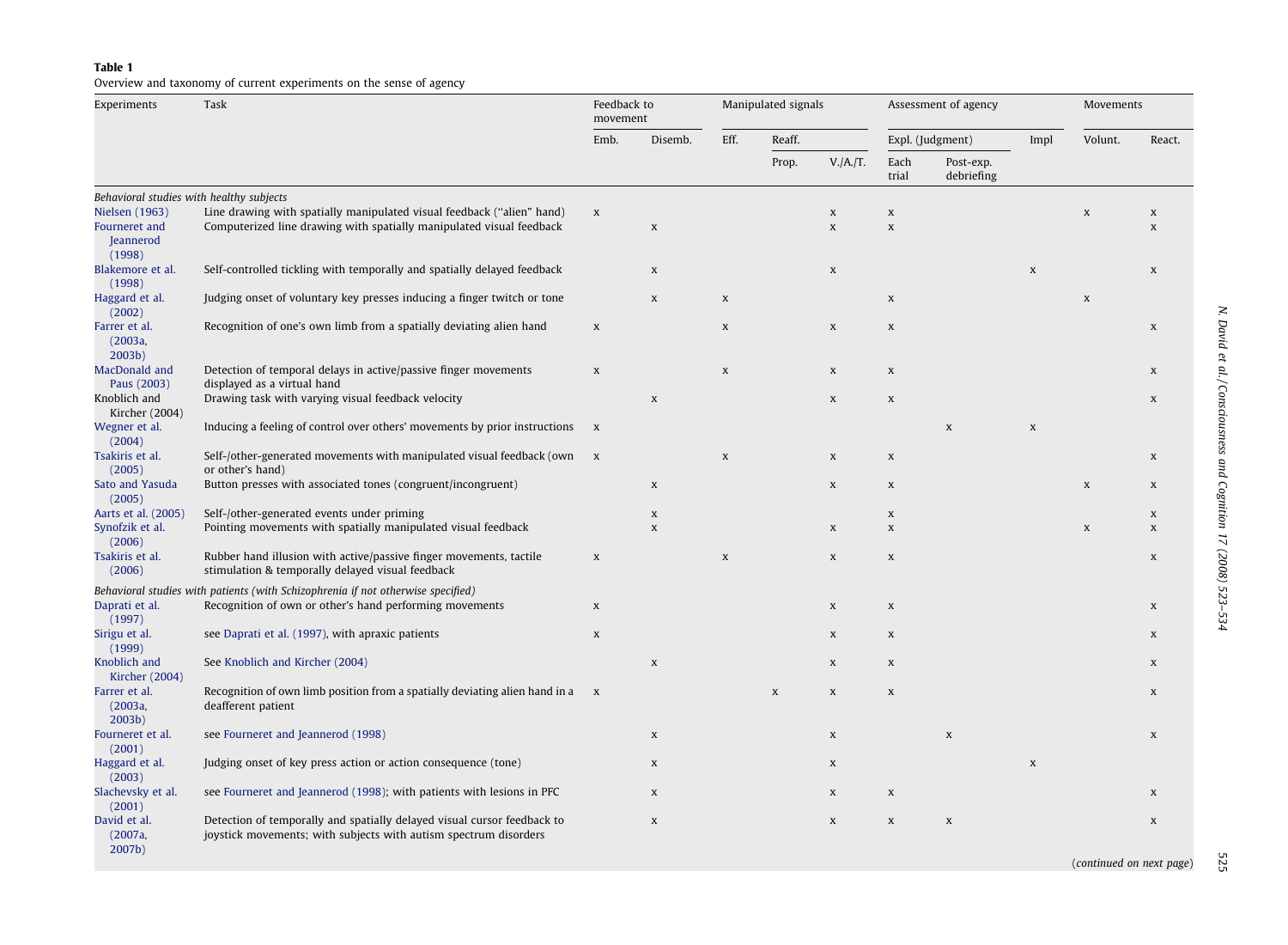| Experiments                         | Task                                                                                                   | Feedback to<br>movement |             | Manipulated signals |                           |                           | Assessment of agency |                         |                           | Movements   |             |
|-------------------------------------|--------------------------------------------------------------------------------------------------------|-------------------------|-------------|---------------------|---------------------------|---------------------------|----------------------|-------------------------|---------------------------|-------------|-------------|
|                                     |                                                                                                        | Emb.                    | Disemb.     | Eff.                | Reaff.                    |                           | Expl. (Judgment)     |                         | Impl                      | Volunt.     | React.      |
|                                     |                                                                                                        |                         |             |                     | Prop.                     | V.A.A/T.                  | Each<br>trial        | Post-exp.<br>debriefing |                           |             |             |
| Balslev et al.<br>(2007)            | Recognition of finger movements by visual cursor feedback (w/delay or<br>not); with deafferent patient |                         | $\mathbf x$ |                     | $\mathbf{x}$              | $\mathbf x$               | $\mathbf x$          |                         |                           |             | $\mathbf x$ |
|                                     | Neuroimaging studies with healthy subjects                                                             |                         |             |                     |                           |                           |                      |                         |                           |             |             |
| Blakemore et al.<br>$(1998)^e$      | Button presses/no button presses coupled with un-/predicted tones                                      |                         | $\mathbf x$ | X                   | $\mathbf{x}$              | $\mathbf x$               |                      |                         | X                         | $x^b$       |             |
| Blakemore et al.<br>(1998)          | Self- or externally produced tactile (tickling) stimulations                                           |                         | $x^c$       | X                   | $\boldsymbol{\mathsf{x}}$ | $\boldsymbol{\mathsf{x}}$ |                      |                         | $\boldsymbol{\mathsf{x}}$ |             | X           |
| Fink et al. (1999) <sup>e</sup>     | In/out-of-phase bimanual movements with mirror reflection (or not)                                     | X                       |             | X                   |                           | $\,$ X                    |                      | $\mathbf x$             |                           |             | X           |
| Chaminade and<br>Decety $(2002)^e$  | Controlling a circle (leading, following or observing another circle)                                  |                         | $\mathbf x$ | $\mathbf{x}$        |                           | $\mathbf x$               |                      |                         | $\mathbf x$               | $\mathbf x$ | X           |
| Farrer and Frith<br>(2002)          | Self- or other-controlled joystick movements                                                           | X                       |             |                     |                           | $\mathbf{x}$              |                      |                         | X                         |             | X           |
| Farrer et al.<br>$(2003a, 2003b)^e$ | Joystick movements with spatially deviating visual feedback (varied)                                   | X                       |             |                     |                           | $\mathbf{x}$              | $X^d$                |                         |                           |             | X           |
| Leube et al.<br>(2003)              | Perform/observe hand movements of own or other hand                                                    | $\mathbf x$             |             | X                   |                           | $\boldsymbol{\mathsf{x}}$ |                      |                         | X                         |             | X           |
| Leube et al.<br>(2003)              | Continuous hand movements filmed & played back with temporal delay                                     | X                       |             |                     |                           | X                         | X                    |                         |                           | $x^d$       |             |
| Ramnani and                         | Conditional motor task (button presses associated with certain outcomes,                               |                         | X           |                     |                           |                           |                      |                         | X                         |             | X           |
| Miall (2004)                        | i.e., shapes); different agents (subject, 3rd person, PC)                                              |                         |             |                     |                           |                           |                      |                         |                           |             |             |
| David et al.<br>(2006)              | Virtual ball-tossing game                                                                              |                         | X           |                     |                           | $\mathbf{x}$              |                      | $\mathbf x$             |                           |             | X           |
| David et al.<br>(2007a, 2007b)      | Detection of temporally and spatially delayed visual cursor feedback to<br>joystick movements          |                         | X           |                     |                           | X                         | X                    | $\mathbf x$             | X                         |             | X           |
| Schnell et al.<br>(2007)            | Computer racing game with temporal incongruence in visual feedback                                     |                         | $\mathbf x$ |                     |                           | X                         | X                    |                         |                           |             | X           |
| Ogawa and Inui<br>(2007)            | Visual tracking task via mouse with transient cursor or target occlusions                              |                         | X           |                     |                           | X                         |                      |                         | X                         | X           |             |
| Farrer et al.<br>(2007)             | Manual peg removal task with delayed visual feedback                                                   | $\mathbf x$             |             | X                   |                           |                           | X                    |                         |                           |             | X           |
|                                     | Neuroimaging studies with patients (Schizophrenia)                                                     |                         |             |                     |                           |                           |                      |                         |                           |             |             |
| Spence et al.<br>$(1997)^e$         | Cued joystick movements without visual feedback                                                        |                         |             |                     |                           |                           | X                    |                         | X                         | X           |             |
| Farrer et al.<br>$(2004)^e$         | Random joystick movements with spatial deviations in visual feedback                                   | X                       |             |                     |                           | $\boldsymbol{\mathsf{x}}$ | $x^a$                |                         |                           | $\mathbf x$ |             |

Note. This table aims to give an overview over current empirical studies and demonstrate their diversity. It does not claim to be exhaustive.

Abbreviations. Emb., embodied (e.g., displayed is the subject's hand); Disemb., disembodied (meant in the anatomical sense, e.g., a virtual hand would also count as disembodied). Eff., efferent (central motor signals; e.g., an active vs. passive movement); Reaff., reafferent (feedback signals arising from movement; e.g. sight or feeling of moving arm, sight of joystick-driven cursor movement, etc.). Prop., proprioceptive (e.g., internal signals about the position of the body from muscles and joints); V./A./T., visual, auditory, tactile (i.e., external signals). Exp., explicit (e.g., a judgment is made on each trial, e.g., whether a movement was self-generated or not); Impl., implicit (e.g., no judgment is made, just fMRI signal measured, etc.). Volunt., voluntary (e.g., freely chosen, self-paced movements), React., reactive (e.g., cued, time constrained movements).

<sup>a</sup> After each condition block.

**b** Self-paced button presses.

<sup>c</sup> Touch with a foam or no feedback.

<sup>d</sup> Continuous hand movements (open hand, close hand) at .5 Hz.

<span id="page-3-0"></span><sup>e</sup> PET study.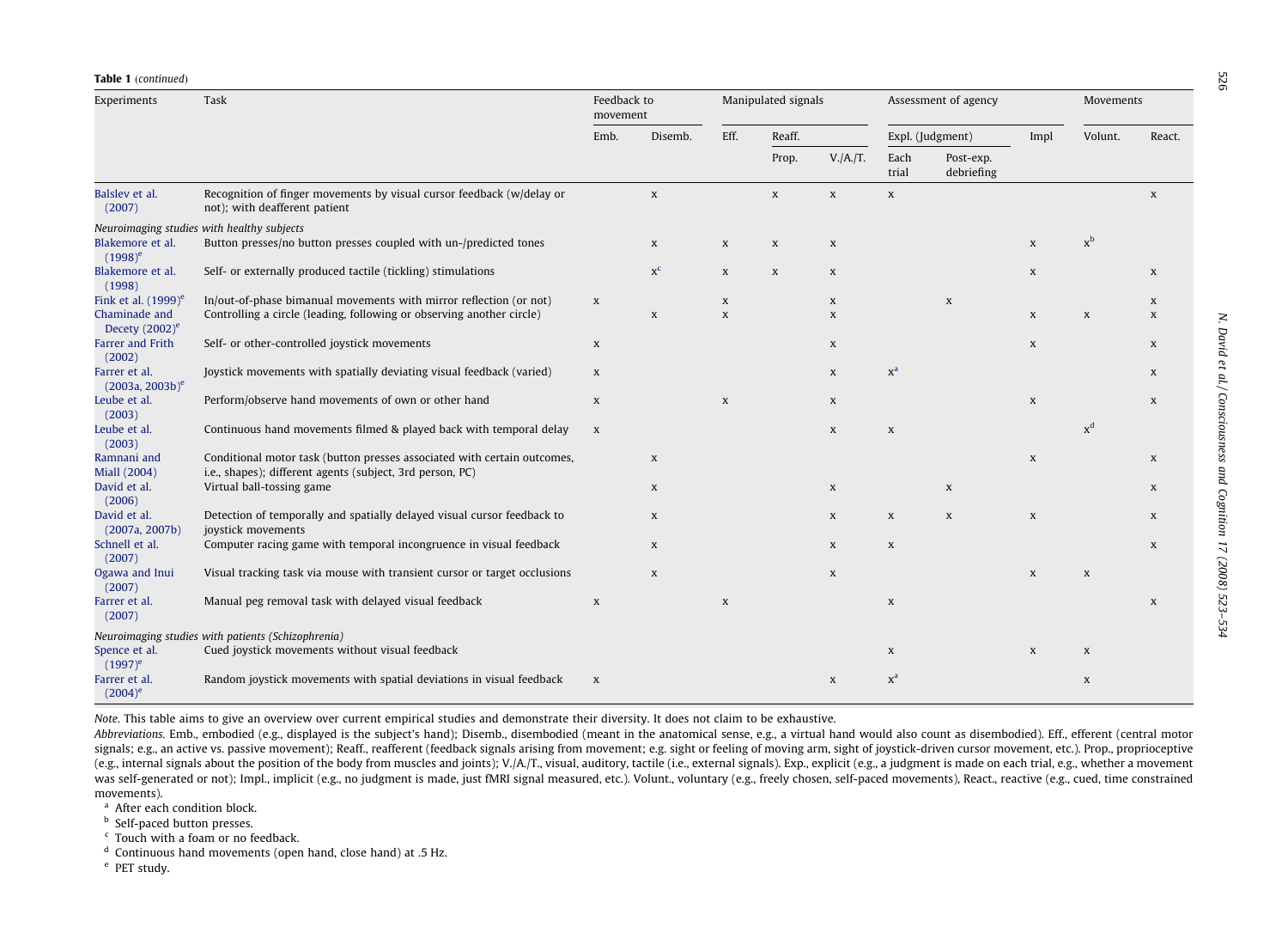

Fig. 1. Central monitoring theory or comparator model.

Many experimental investigations of the sense of agency have drawn on this theory by manipulating the sensory, particularly visual, consequences of subjects' actions ([Table 1](#page-2-0)). A classical experiment was conducted by [Nielsen \(1963\):](#page-10-0) Subjects were asked to draw a line on a piece of paper. They could either see their own or, unbeknownst to the subject, an ''alien hand" (i.e., the experimenter's hand). The alien hand's movements spatially deviated from the subject's own movement. Interestingly, subjects adjusted their own actual movement to the false visual feedback without being aware of the adjustment. Since 1963 many adaptations of this manipulation have evolved [\(Daprati et al., 1997; David et al., 2007a,2007b;](#page-9-0) [Farrer](#page-9-0) [et al., 2003a; Farrer, Franck, Paillard, & Jeannerod, 2003b](#page-9-0); [Farrer & Frith, 2002; Fink et al., 1999; Fourneret & Jeannerod, 1998;](#page-9-0) [MacDonald & Paus, 2003; Sirigu, Daprati, Pradat-Diehl, Franck, & Jeannerod, 1999; Slachevsky et al., 2001](#page-9-0)). Research thereby indicated that visual signals might overrule proprioceptive or motor signals (cf. [van Beers, Wolpert, & Haggard, 2002](#page-10-0)), suggesting that vision is the dominant modality. However, the sense of agency cannot be considered as being solely influenced by visual reafferences [\(Tsakiris & Haggrad, 2005; Tsakiris et al., 2007](#page-10-0)). Critically, only a few experiments manipulated internal signals such as proprioceptive (in deafferent patients: [Balslev, Cole, & &Miall, 2007; Farrer et al., 2003b\)](#page-9-0) or motor signals (e.g., active vs. passive movements: [Blakemore et al., 1998; Tsakiris, Haggard, Franck, Mainy, & Sirigu, 2005;](#page-9-0) [Table 1\)](#page-2-0). This may be due to the notion that internal parameters of action monitoring like motor plans, motor programs or efference copies are automatic and consciousness to them limited. Nevertheless, conscious access to prior intentions and visual feedback is available [\(de Vignemont & Fourneret, 2004](#page-9-0)), allowing experimental manipulations. The distinction between a feeling and judgment level (chapter 2) may come into play again here with internal signals appearing to be related to the implicit and pre-reflective feeling of agency. However, if subjects are instructed to explicitly evaluate self-other agency for each trial (e.g., [Balslev et al., 2007; Tsakiris et al., 2005](#page-9-0)) internal signals such as intentions as much as external signals such as visual reafferences may influence the subjects' judgments, at least to a certain degree.

The comparator model has also been associated with abnormalities of action awareness. For example, patients with schizophrenia may suffer from delusions of control, in which they experience others' actions as a consequence of their own intentions or attribute their own actions to external sources ([Daprati et al., 1997; Franck et al., 2001; Frith & Done,](#page-9-0) [1989; Haggard, Martin, Taylor-Clarke, Jeannerod, & Franck, 2003\)](#page-9-0). Several authors have explained such delusions as a breakdown of central monitoring mechanisms ([Blakemore et al., 2002; Frith, 1992; Frith & Done, 1989](#page-9-0); cf. [Fourneret, Franck, Sla](#page-9-0)[chevsky, & Jeannerod, 2001; Gallagher, 2004](#page-9-0)). Other studies suggested that central monitoring is not impaired in schizophrenia because patients show normal visual-motor adaptation [\(Fourneret et al., 2001; Knoblich, Stottmeister, & Kir](#page-9-0)[cher, 2004\)](#page-9-0) with errors only arising on the judgment or attribution level of agency (e.g., [Fourneret et al., 2001](#page-9-0)).

#### 3.2. Simulation theory

<span id="page-4-0"></span>The ''simulation theory"—similar to the comparator model or central monitoring theory—also proposes a functional role of the motor system is (also understood as opposing account, [Pacherie & Jeannerod, 2004](#page-10-0)). This theory posits that in understanding or predicting other people's behavior we use our own experiences to simulate those of others ([Goldman, 1989](#page-9-0)). The discovery of ''mirror neurons" in the macaque brain, which discharge both during action execution and observation (i.e., including another agent; [Gallese, Fadiga, Fogassi, & Rizzolatti, 1996; Rizzolatti & Craighero, 2004; Rizzolatti, Fogassi, & Gal](#page-9-0)[lese, 2001](#page-9-0)), lent some support to simulation theory (critically discussed in [Saxe, 2005](#page-10-0)) but direct neurophysiological evidence from the human brain has yet to be delivered [\(Keysers & Perrett, 2004\)](#page-10-0). Nonetheless, simulation theory—assuming shared representations for self and other—can not explain why we normally do not confuse our own and others' actions. This is in line with [Sebanz and Frith \(2004\)](#page-10-0) who argued that ''the mirror neuron system does not provide an explicit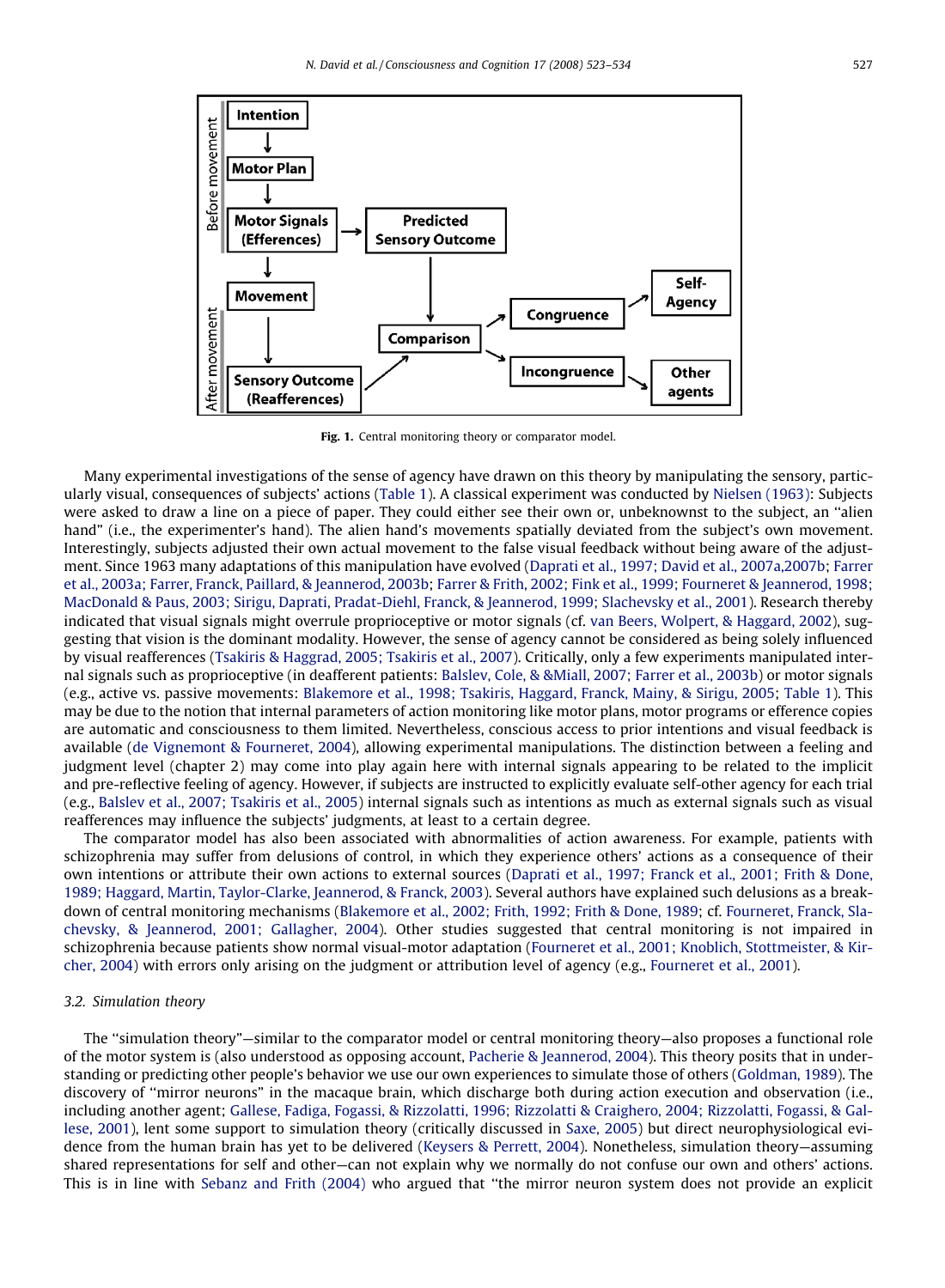representation of other agents" and that ''an additional mechanism must be assumed", realizing the representation of me or someone else as the agent (as supported by [Schütz-Bosbach, Mancini, Aglioti, & Haggard, 2006,](#page-10-0) or evidence from neuroimaging such as [Farrer & Frith, 2002](#page-9-0); [Farrer et al., 2003a,2003b](#page-9-0)). In the literature—as opposed to the mirror neuron system—this has also been referred to as a '''Who' system" ([de Vignemont & Fourneret, 2004; Georgieff & Jeannerod, 1998\)](#page-9-0). The ''Who" question certainly is at the core of the ability to distinguish self from other or the development and integrity of human selfawareness. [Decety and Sommerville \(2003\)](#page-9-0) suggested that self-awareness and agency (i.e., a Who system), in fact, are used to navigate within shared representations. To date, however, it remains debated which signals or mechanisms mainly contribute to this system and whether they need to be conscious. The comparator and predictor mechanism of the forward model may add to this issue (i.e., congruence between predicted and actual state might be used to register a sensory event as caused by oneself, incongruence to the registration of a sensory event as externally caused; previous chapter) but, clearly, can not be the only relevant mechanism (chapters 3.3. and  $3.5$ ).<sup>[2](#page-5-0)</sup>

The relevance of simulation for the sense of agency may be probed within a population, for which simulation deficits have been convincingly proposed such as autism spectrum disorders [\(Dapretto et al., 2006; Oberman et al., 2005\)](#page-9-0). We investigated the sense of agency in subjects with high-functioning autism or Asperger syndrome [\(David et al., 2007b\)](#page-9-0). Subjects performed comparably to healthy control subjects without evidence for an agency impairment. However, our subjects did show deficits in perspective taking which has been explicitly linked to simulation [\(Gallese & Goldman, 1998; Langdon & Coltheart, 2001](#page-9-0)). This finding is in accordance with related data from [Sebanz and colleagues \(2005\)](#page-10-0) who found that subjects within the autism spectrum did not show deficits in representing another person's action but exhibited mentalizing deficits. These clinical data support the idea that the simulation theory may not be adequate for exhaustively explaining the sense of agency (also see [Sebanz & Frith, 2004](#page-10-0)).

#### 3.3. Intentional binding

Haggard and colleagues proposed an eminent role of ''intentional binding" for the sense of agency [\(Haggard, Clark, & Kal](#page-9-0)[ogeras, 2002; Haggard et al., 2003; Tsakiris & Haggard, 2003](#page-9-0)). Accordingly, intentions contribute substantially to action awareness; that is, in normal agency experiences an action occurred because or via an intention. Importantly, Haggard et al. refer to a special case of intention, namely an intention-in-action, which is not separate from the action itself and which includes a representation of the goal of an action [\(Searle, 1983](#page-10-0)). In several experiments similar to the seminal work by [Libet,](#page-10-0) [Wright, Feinstein, & Pearl \(1979\)](#page-10-0), Haggard and colleagues supported their idea of intentional binding showing that voluntary—but not involuntary or passive—movements and movement consequences are temporally bound together in conscious awareness ([Haggard & Clark, 2003; Haggard et al., 2002; Tsakiris & Haggard, 2003;](#page-9-0) cf. [Sato & Yasuda, 2005](#page-10-0)). That is, subjects judged the perceived onset of voluntary movements as occurring later and the sensory consequences as occurring earlier than it was actually the case (for a discussion and critique of Haggard et al.'s as well as Libet's experiments and their interpretation, e.g., see [Geyer, 2004,](#page-9-0) or Consciousness and Cognition, Vol. 11(2), 2002).

It is also possible that the subjects' intention may overrule a given sensory feedback to a respective movement. That is, once an intention-to-act has been formed, actions and action consequences are more likely attributed to oneself even if they were externally generated (e.g., [David et al., 2007a; Fourneret & Jeannerod, 1998](#page-9-0); [Pacherie & Jeannerod, 2004\)](#page-10-0). Wegner discussed the tendency of subjects to naturally perceive themselves as causally effective ([Wegner & Sparrow, 2004; Wegner &](#page-11-1) [Wheatley, 1999\)](#page-11-1). For example, Wegner and colleagues investigated the influence of action-relevant thoughts that increased the feeling of self-efficacy over movements, such as the mere perception of a given instruction or effects of priming ([Aarts,](#page-8-1) [Custers, & Wegner, 2005; Wegner, Sparrow, & Winerman, 2004\)](#page-8-1). In contrast to Haggard and colleagues' ''constructive" view on intentional binding or the assumption of internal predictive models such as the comparator, Wegner and colleagues ''reconstructive" account rather assumes that subjects retrospectively attribute (or post hoc evaluate) intentions to themselves to explain that or how an action happened (for a discussion and empirical validation of the two accounts, see [Haggard](#page-9-0) [& Clark, 2003](#page-9-0) and [Knoblich & Sebanz, 2005](#page-10-0)).

#### 3.4. Related processes

With this chapter we aim to describe cognitive processes often mentioned and discussed in relation to the sense of agency such as imitation and perspective taking, and more basic, domain-general processes such as executive functions and attention. For example, imitation and perspective taking also imply the distinction between oneself and others. Are they prerequisites for the sense of agency ([Nadel, 2004](#page-10-0)) or do they emerge from it as a more fundamental process [\(Meltzoff &](#page-10-0) [Gopnik, 1993](#page-10-0))? Both a first-person perspective and a sense of self-agency have been proposed as key constituents of human self-consciousness ([Gallagher, 2000; Metzinger, 2000; Vogeley et al., 2004](#page-9-0)). Moreover, viewpoint-specific visual-spatial cues have been discussed as indicators for the sense of agency (''knowing where the body is and what tools or environmental opportunities are available in its current orientation helps to determine what the person could have authored"; [Wegner](#page-11-1)

<span id="page-5-0"></span>While incongruence between predicted and actual movement consequences usually triggers an online correction of my movement (e.g., "I missed the cup so I adjust my reaching towards it"), it normally does not necessarily lead to an attribution of the action to another agent or external sources (e.g., "I missed the cup so someone else drew it back"). These different experiences may be modulated by additional factors such as knowledge (''The cup could not have moved away by itself"), environmental cues (''There was no-one else in the room to move it") and intentions (''It was my intention to grab it because I was thirsty").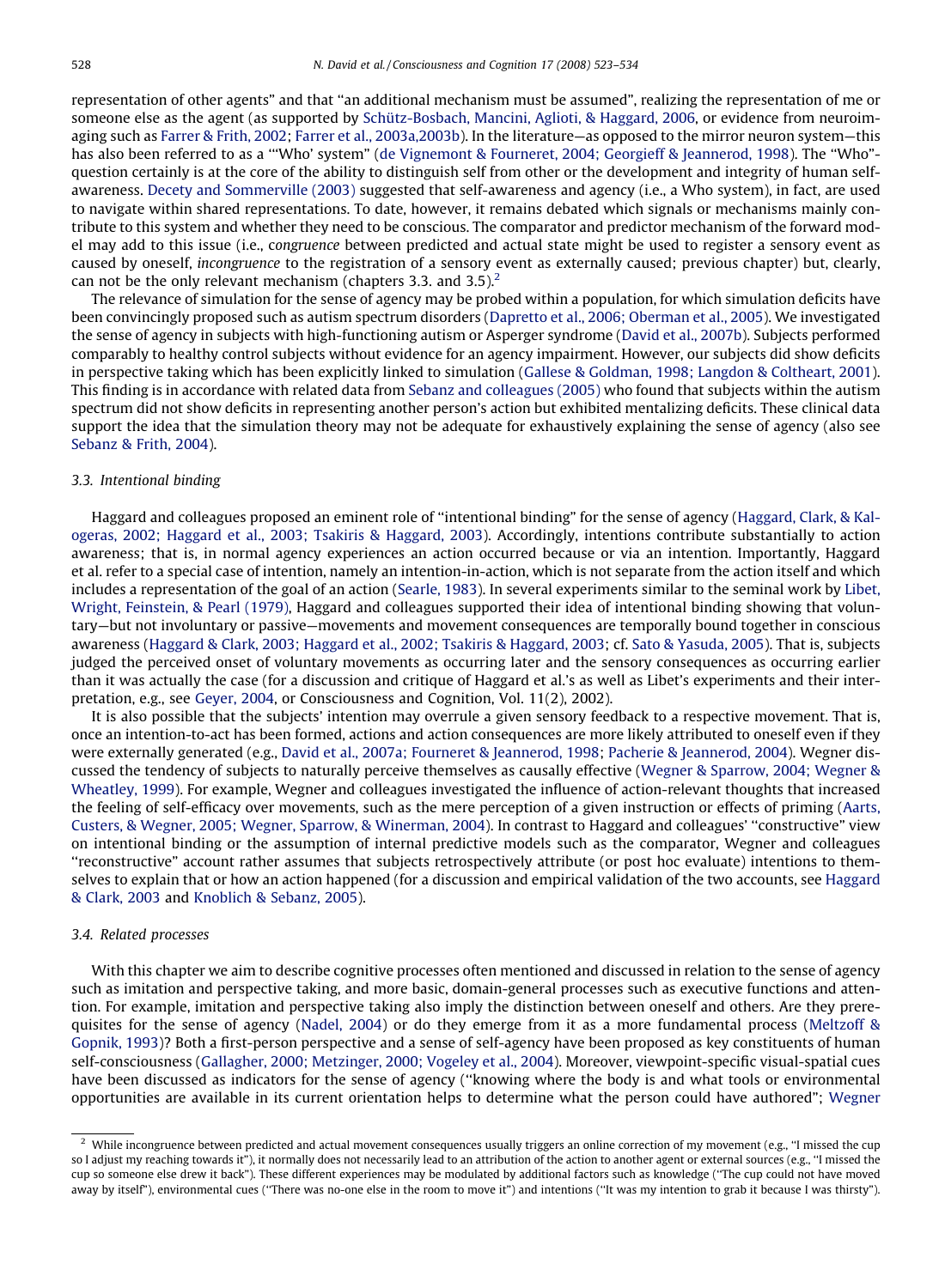

Fig. 2. Brain regions associated with the sense of agency.

[et al., 2004, p. 838\)](#page-11-1). In fact, others' actions may be associated with allocentric (coding object-to-object relations in space) as opposed to egocentric (subject-to-object) representations ([Farrer & Frith, 2002; Jeannerod, 1999](#page-9-0)). By contrast, it has been suggested that perspective taking has evolved from an action representation system ([Frith & Frith, 1999\)](#page-9-0). These claims have led us to investigate the sense of agency in relation to perspective taking ([David et al., 2006,2007b\)](#page-9-0).<sup>[3](#page-6-0)</sup> Partially overlapping activation patterns confirmed a kinship between visual-spatial perspective taking and agency [\(David et al., 2006](#page-9-0)). In contrast, and with respect to mental perspective taking (''mentalizing"), we found a behavioral dissociation between mentalizing and the sense of agency in the neurodevelopmental syndrome of high-functioning autism ([David et al., 2007b;](#page-9-0) [Table 1\)](#page-2-0), rather lending support to the view that mentalizing evolves from or after the formation of an action representation system [\(Frith & Frith,](#page-9-0) [1999](#page-9-0)). In the same sample we found evidence for another dissociation, namely, between impaired attention and executive functions and an intact sense of agency ([David et al., 2007b](#page-9-0); a similar dissociation has been shown for schizophrenia; [Turken, Vuil](#page-10-0)[leumier, Mathalon, Swick, & Ford 2003](#page-10-0)). This is interesting as attention and executive functions such as self-monitoring are often regarded as confounding factors in agency paradigms (e.g., shifts of attention towards incongruent sensory feedback). Double dissociations between an intact sense of agency and impaired attention, executive function or mentalizing suggest some degree of orthogonality between agency and those processes.

#### 3.5. Concluding remarks

Despite different theoretical accounts on the sense of agency, an understanding of the sense of agency must include the insight that it is not a unitary but complex cognitive phenomenon. Cues from different sources must be taken into account, such as (i) efferent or central motor signals ([Blakemore et al., 1998; Tsakiris et al., 2005](#page-9-0)), (ii) reafferent feedback signals from proprioception ([Farrer et al., 2003b\)](#page-9-0), or, (iii) vision [\(Balslev et al., 2007; Fourneret & Jeannerod, 1998; Slachevsky et al., 2001](#page-9-0)), (iv) action intentions or prior action-relevant thoughts [\(Aarts et al., 2005; Haggard et al., 2002; Wegner & Sparrow, 2004;](#page-8-1) [Wegner & Wheatley, 1999](#page-8-1)), (v) knowledge [\(Wegner & Sparrow, 2004\)](#page-11-1), and, (vi) cues from context or environment [\(Wegner](#page-11-1) [& Sparrow, 2004\)](#page-11-1). ''Often these authorship indicators converge and complement each other, sometimes they conflict, but each may be sufficient to support inferred authorship in the absence of others" ([Wegner & Sparrow, 2004,](#page-11-1)p. 1203).

It can be critically asked how many experimental paradigms investigating the sense of agency—including our own studies ([David et al., 2007a,2007b](#page-9-0); cf. [David et al., 2006](#page-9-0))—actually corresponded to everyday experiences. For example, often induced effects on disembodied or extracorporeal events in the visual field were investigated (e.g., cursor movements; [Chaminade & Decety, 2002; Farrer & Frith, 2002; Sato & Yasuda, 2005;](#page-9-0) more in [Table 1\)](#page-2-0) with probably only minor bearings on real-world situations. The ecological validity of paradigms (e.g., [David et al., 2006; Hunter et al., 2003](#page-9-0)) is an important issue for any empirical research project, demonstrating the dilemma many researchers face when planning their experiments, and which needs to be considered when interpreting results and putting them into perspective.

#### 4. Neural correlates of agency

By means of functional magnetic resonance imaging (fMRI) and positron emission tomography (PET), several brain areas have been implicated in the sense of agency ([Blakemore et al., 2001; Farrer & Frith, 2002; Farrer et al., 2003a; Fink et al.,](#page-9-0) [1999; Jeannerod, 2004; Leube et al., 2003](#page-9-0)). These include brain regions known to be involved in the motor system such as the ventral premotor cortex (vPMC), the supplementary motor area (SMA and pre-SMA) and the cerebellum as well as regions such as the dorsolateral prefrontal cortex (DLPFC), the posterior parietal cortex (PPC), the posterior segment of the superior temporal sulcus (pSTS) and the insula [\(Fig. 2](#page-6-0)). Unfortunately, the current literature does not yet provide a consistent or clear picture with respect to the exact functions and contributions of these brain regions to the sense of agency. In a classificatory attempt, the first group of brain regions (e.g., vPMC, SMA, cerebellum) constitutes a network of sensorimotor

<span id="page-6-0"></span><sup>&</sup>lt;sup>3</sup> The process of imitation is highly associated with the idea of simulation and a mirror neuron system and the reader may refer to chapter 3.2. for a discussion with respect to the sense of agency.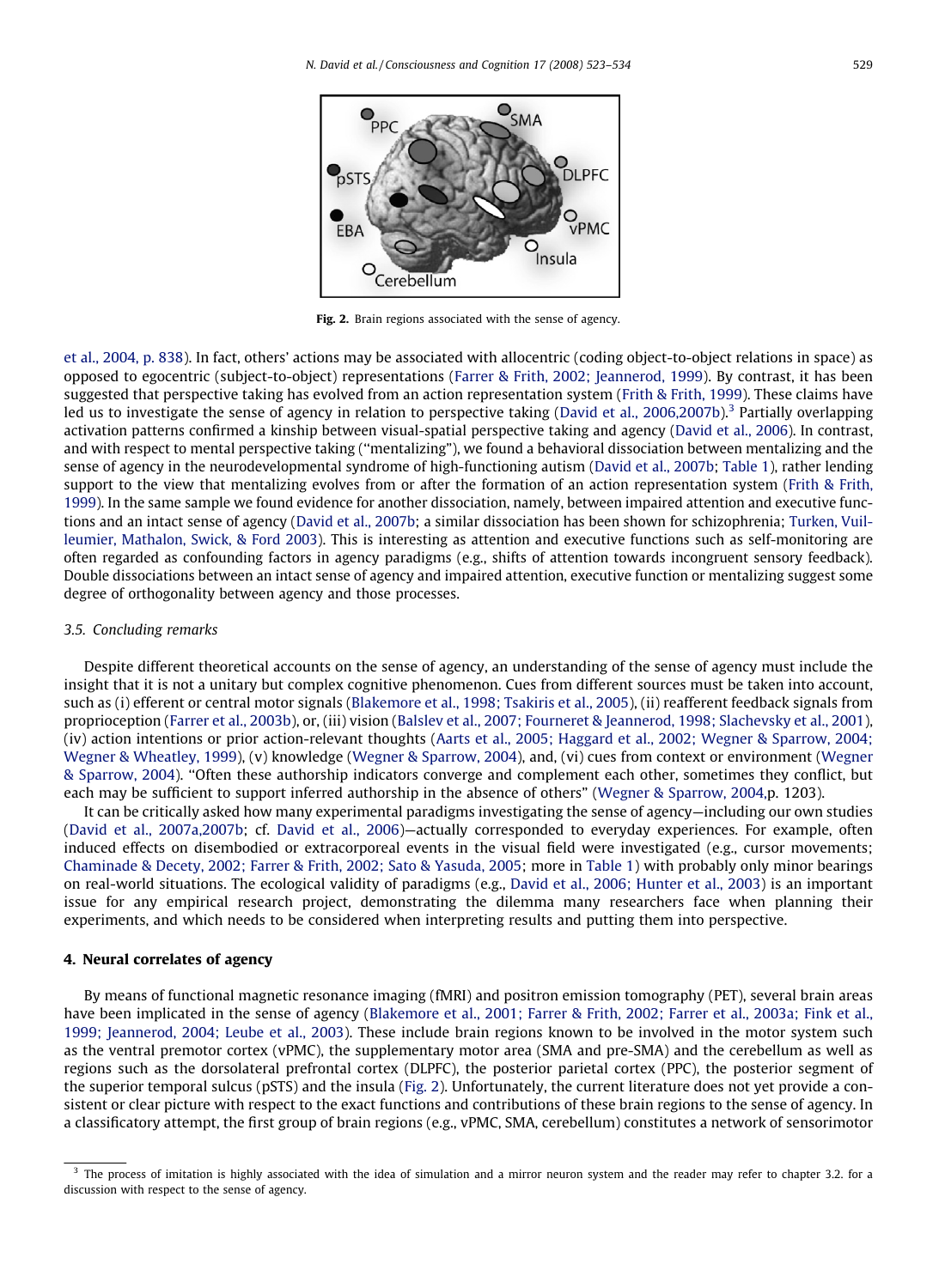transformations and motor control, whereas the second group of brain regions rather represents a set of heteromodal association cortices implicated in various cognitive functions. This has been exemplified in relation to the PFC by [Fuster \(1997\),](#page-9-0) [Fuster \(1997, 2001\)](#page-9-0) who proposed the PFC's relevance for the organization of behavior in the temporal domain (for a review see [Vogeley & Kupke, 2007](#page-10-0)). Accordingly, motor system-related regions may subserve "executive" functions whereas heteromodal associative regions subserve ''supervisory" functions. However, the proposed classificatory, functional distinction remains speculative requiring further empirical validations.

In the following, we summarize the available evidence on the neuroscience of agency in an attempt to putting the empirical results into perspective. The presence of different neural correlates might reflect different agency indicators, sub-processes or levels of agency processing. Accordingly, some of the proposed neural correlates of agency could be linked to the theoretical accounts and mechanisms discussed in previous chapters.

#### 4.1. Brain regions associated with the comparator model

With respect to the central monitoring theory or comparator model (chapter 3.1), the PPC represents a very likely candidate for providing reference to the agent of an action as this region seems to monitor the concordance between self-produced actions and their visual consequences, being especially involved in the detection of visual-motor incongruence [\(Chaminade & Decety, 2002; Farrer & Frith, 2002; Farrer et al., 2003a,2007; Fink et al., 1999](#page-9-0)). Similarly, the cerebellum has been implicated in signaling discrepancies between predicted and actual sensory consequences of movements (e.g., an associated tone; [Blakemore et al., 2001](#page-9-0)). Thus, the PPC and cerebellum may well represent neural correlates of the central monitoring or comparator mechanism described earlier [\(Blakemore & Sirigu, 2003\)](#page-9-0).[4](#page-7-0)

Especially with respect to the PPC, there is converging evidence on this hypothesis based on findings from neuroimaging both in patients and healthy subjects (e.g., [Farrer et al., 2004; Farrer & Frith, 2002; Spence et al., 1997\)](#page-9-0) as well as from exper-iments in subjects with posterior parietal lesions [\(Sirigu et al., 1999\)](#page-10-0) including virtual lesions by means of transcranial magnetic stimulation (TMS; [MacDonald & Paus, 2003](#page-10-0)). These lesion data, in particular, make a strong case in favor of the PPC being crucially involved in the sense of agency. Nevertheless, the PPC has also been implicated in several other cognitive processes such as visual-spatial attention [\(Behrmann, Geng, & Shomstein, 2004; Constantinidis, 2006](#page-9-0)) and multimodal integration ([Xing & Andersen, 2000](#page-11-1)). Recently, a region in visual association cortex called the extrastriate body area (EBA; [Downing,](#page-9-0) [Jiang, Shuman, & Kanwisher, 2001](#page-9-0)) has been reported to show greater activity during self-generated movements [\(Astafiev,](#page-8-1) [Stanley, Shulman, & Corbetta, 2004](#page-8-1)). This finding opened the possibility that the EBA may also be involved in the sense of agency as suggested by [Jeannerod \(2004\).](#page-9-0) Indeed, activity in the EBA could be shown to be differentially modulated by a manipulation of agency responding to the perception of visuo-motor incongruence. Furthermore, the EBA showed a similar response pattern as the PPC as well as an increased functional connectivity to the PPC underlining a close functional relationship between them ([David et al., 2007a](#page-9-0)). Alternatively, spatial representations within the EBA in an allocentric reference frame [\(Chan, Peelen, & Downing, 2004; Saxe, Jamal, & Powell, 2006](#page-9-0)) may represent another mechanism by which the EBA contributes to the sense of agency.

## 4.2. Brain regions associated with the simulation theory

Different brain regions including the STS, parts of the PPC (especially the inferior parietal lobule) and the vPMC have been discussed as key nodes of the human mirror neuron system [\(Keysers & Perrett, 2004](#page-10-0)). They are thought to encode motor aspects of actions executed by oneself and others, thus, not differentiating between specific agents [\(Rizzolatti et al., 2001](#page-10-0); chapter 3.2). This has been particularly demonstrated for the vPMC and the more inferior part of the PPC, whereas possible mirror functions of the pSTS irrespective of visual signals remain controversial ([Keysers & Perrett, 2004\)](#page-10-0). The current empirical evidence suggests that the pSTS mainly responds to the perception of biological motion or intentional actions of others (e.g., [Grossman et al., 2000; Pelphrey, Morris, & McCarthy, 2004;](#page-9-0) [Ramnani & Miall, 2004;](#page-10-0) [Saxe, Xiao, Kovacs, Perrett, & Kanw](#page-10-0)[isher, 2004\)](#page-10-0). One study has also linked pSTS activation—similar to the PPC—to the processing of increasing visuo-motor incongruence during self-generated hand movements ([Leube et al., 2003\)](#page-10-0). It is unclear how the pSTS or the PPC could subserve a comparator mechanism—and thus possibly a distinction between self and other—as well as compute shared codings of ones own and others' actions at the same time. Future studies are needed to reconcile such discrepant findings; nevertheless, different parts of posterior parietal and temporal cortices may well subserve different sub-functions.

#### 4.3. Brain Regions associated with intentional binding

The phenomenon of intentional binding (chapter 3.3) may be related to increased activation of the SMA or pre-SMA and insula. Recruitment of these regions has specifically been associated with awareness and execution of self-generated actions, action preparation and the subject's own intention-to-act [\(Cunnington, Windischberger, Robinson, & Moser, 2006; Farrer &](#page-9-0)

<span id="page-7-0"></span><sup>4</sup> On the notion of a ''central monitoring mechanism" and the homunculus problem: Inputs to the central monitoring mechanism may come from ''distal" sensory signals but also from ''central" functional mechanisms elsewhere in the sequence of information processing. This functional aspect is not related to the ontological aspect of the implementation or realisation of such processes in the nervous system. We assume that the central monitoring mechanism is realized on basic levels of neural activity.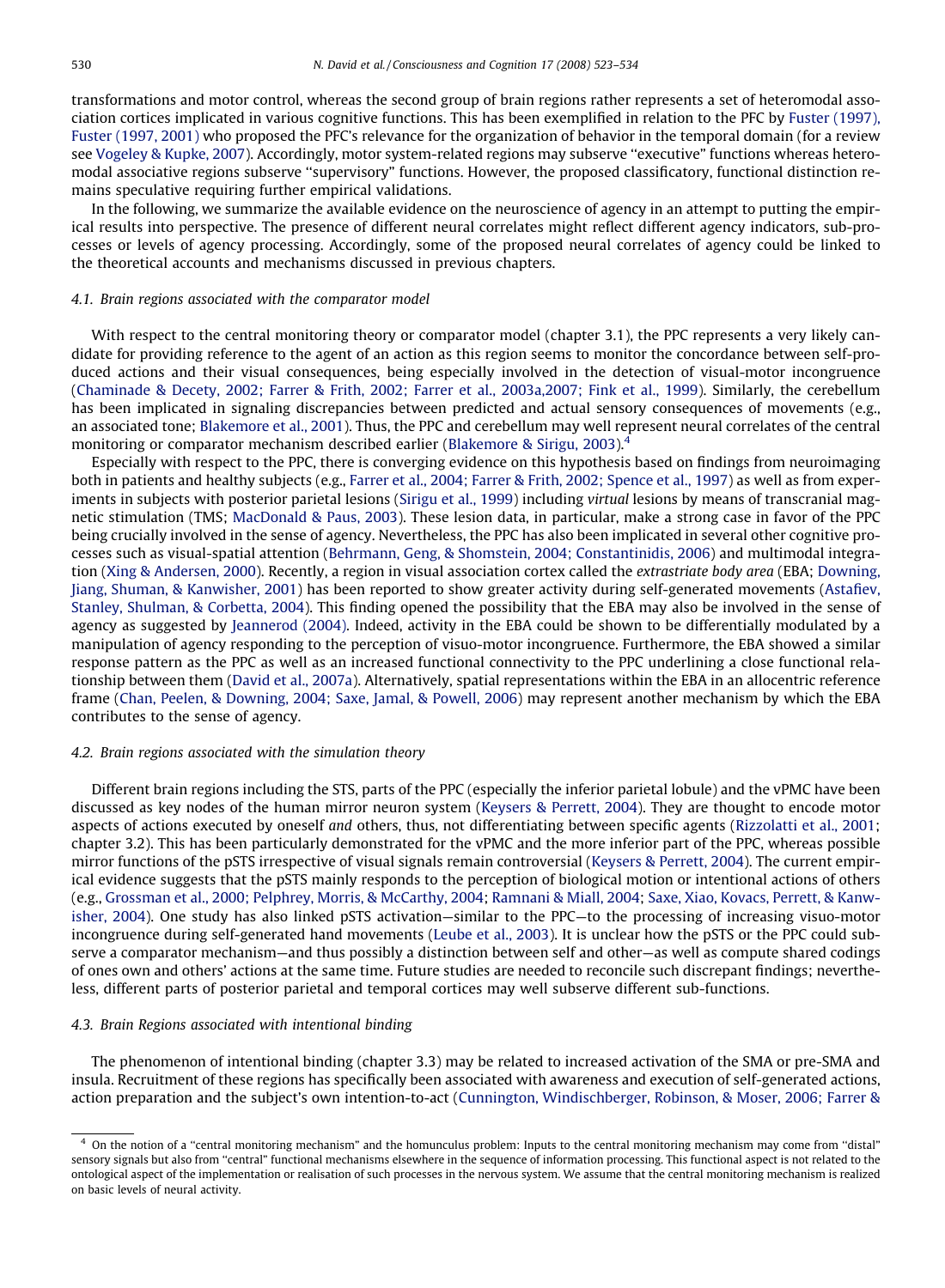Frith, 2002; Farrer et al., 2003a; Haggard & Clark, 2003; Haggard & Whitford, 2004; Lau, Rogers, & Passingham, 2006). Intriguing evidence on the relevance of the supplementary motor cortex for the experience of intentional actions comes from a neurological condition: Lesions in the SMA have been associated with the so-called anarchic hand syndrome, in which patients experience unintended actions of their own hand just as if the hand had a ''will on its own" ([Della Sala, Marchetti, & Spinnler, 1991](#page-9-0)).

# 4.4. Brain regions associated with the feeling versus judgment level of agency

We found that visual-motor incongruence was sometimes registered at the neural level (e.g., in extrastriate and posterior parietal cortices) but did not necessarily enter awareness leading to a correct judgment on the feedback as incongruent ([Da](#page-9-0)[vid et al., 2007a,2007b;](#page-9-0) cf. [Farrer et al., 2007\)](#page-9-0). A neural response towards sensorimotor incongruences, on which subjects could not explicitly report, has also been previously discussed (e.g., for the cerebellum, [Blakemore & Sirigu, 2003](#page-9-0): ''the sensory discrepancy signalled by the cerebellum is not available to awareness", p. 242). This may offer support for the distinction between the agency levels of feeling and judgment as proposed by [Synofzik et al. \(2007\)](#page-10-0). Can the feeling-judgment distinction be mapped onto different neural correlates? [Synofzik et al. \(2007\)](#page-10-0) describe the feeling of agency as implicit, low-level or pre-reflective and characterized by sensorimotor processes. These may run outside awareness such as the comparator mechanism (chapter 3.1; [Fig. 1](#page-4-0)) but can be made available to our conscious awareness (for more information see [Blakemore et al., 2002](#page-9-0)). In this sense, the feeling of agency may indeed be mapped onto brain areas implicated in the comparator—as one possible constitutive process—such as the cerebellum and the PPC ([Blakemore & Sirigu, 2003](#page-9-0)) or visual association areas such as the EBA or pSTS ([David et al., 2007a;](#page-9-0) [Iacoboni et al., 2001](#page-9-0); [Leube et al., 2003](#page-10-0)), which are not necessarily involved in the conscious detection of a sensorimotor mismatch ([David et al., 2007a\)](#page-9-0). By contrast, the judgment of agency has been described by [Synofzik et al. \(2007\)](#page-10-0) as being of reflective and attributive nature informed by conceptual thought. There is evidence that the PFC may be required at the level of conscious monitoring ([Slachevsky et al., 2001\)](#page-10-0) but not at the level of sensorimotor integration. Indeed, the DLPFC has been implicated in conflict monitoring and detection such as between one's own intended action and the sensory outcome (e.g., [Fink et al., 1999; Schnell et al., 2007\)](#page-9-0). Nonetheless, the distinction between feeling and judgment levels of agency [\(Synofzik et al., 2007](#page-10-0)) as well as a potential mapping of these different levels onto different neural correlates, which may or may not contribute to awareness, require further theoretical developments and empirical evaluations.

#### 4.5. Connectivity between brain regions

Despite the recent flurry of cognitive neuroscience research on the sense of agency, only little evidence exists on how the different, proposed neural correlates are functionally connected during agency processing (see [David et al., 2007a,](#page-9-0) as the hitherto only example). Although there is no generally and widely used method to calculate functional connectivity in the human brain but many different approaches exist, connectivity analyses have proven to be help- an insightful in explaining brain-behavior relationships (see [Grol et al., 2007,](#page-9-0) for a convincing demonstration of parieto-frontal connectivity during grasping). Increasing technological possibilities and improved methodologies allow us to go beyond the pin-pointing of single brain areas, particularly if the cognitive process under investigation is rather complex—as it is the case for the sense of agency. Connectivity analyses should guide future neuroimaging work, especially in light of increasing evidence for a disconnection pathology as suggested to underlying disorders such as schizophrenia [\(Federspiel et al., 2006; Liang et al., 2006](#page-9-0)).

# 5. Conclusion

<span id="page-8-0"></span>The investigation of the sense of agency is an increasingly prominent field of research in psychology as well as cognitive neurosciences alike. Nonetheless, we still face many open questions and controversies how the distinction between one's own and others' behavior is drawn. Different understandings of the sense of agency and assumed different underlying mechanisms, in turn, lead to rather diverse operationalizations and results such as to differences in activation patterns between existing neuroimaging studies. At the current stage, a multifactorial and multilevel ([Synofzik et al., 2007; Wegner & Sparrow,](#page-10-0) [2004\)](#page-10-0)—but parsimonious—model appears to provide the most helpful and comprehensible framework for integrating divergent theories and findings. For example, the recent introduction of a distinction between a pre-reflective and a reflective level of agency [\(Synofzik et al., 2007\)](#page-10-0) seemed suitable and helpful (for further theoretical developments with respect to different representational levels of agency also linking agency and responsibility, see Synofzik et al. this volume). Future experimental operationalization of the sense of agency, thus, should consider the distinction between different levels of agency and employ systematic explorations of different agency indicators and their possible interplay in order to meet the complex nature of this intriguing phenomenon.

# References

Aarts, H., Custers, R., & Wegner, D. M. (2005). On the inference of personal authorship: Enhancing experienced agency by priming effect information. Consciousness and Cognition, 14(3), 439–458.

<span id="page-8-1"></span>Astafiev, S. V., Stanley, C. M., Shulman, G. L., & Corbetta, M. (2004). Extrastriate body area in human occipital cortex responds to the performance of motor actions. Nature Neuroscience, 7(5), 542–548.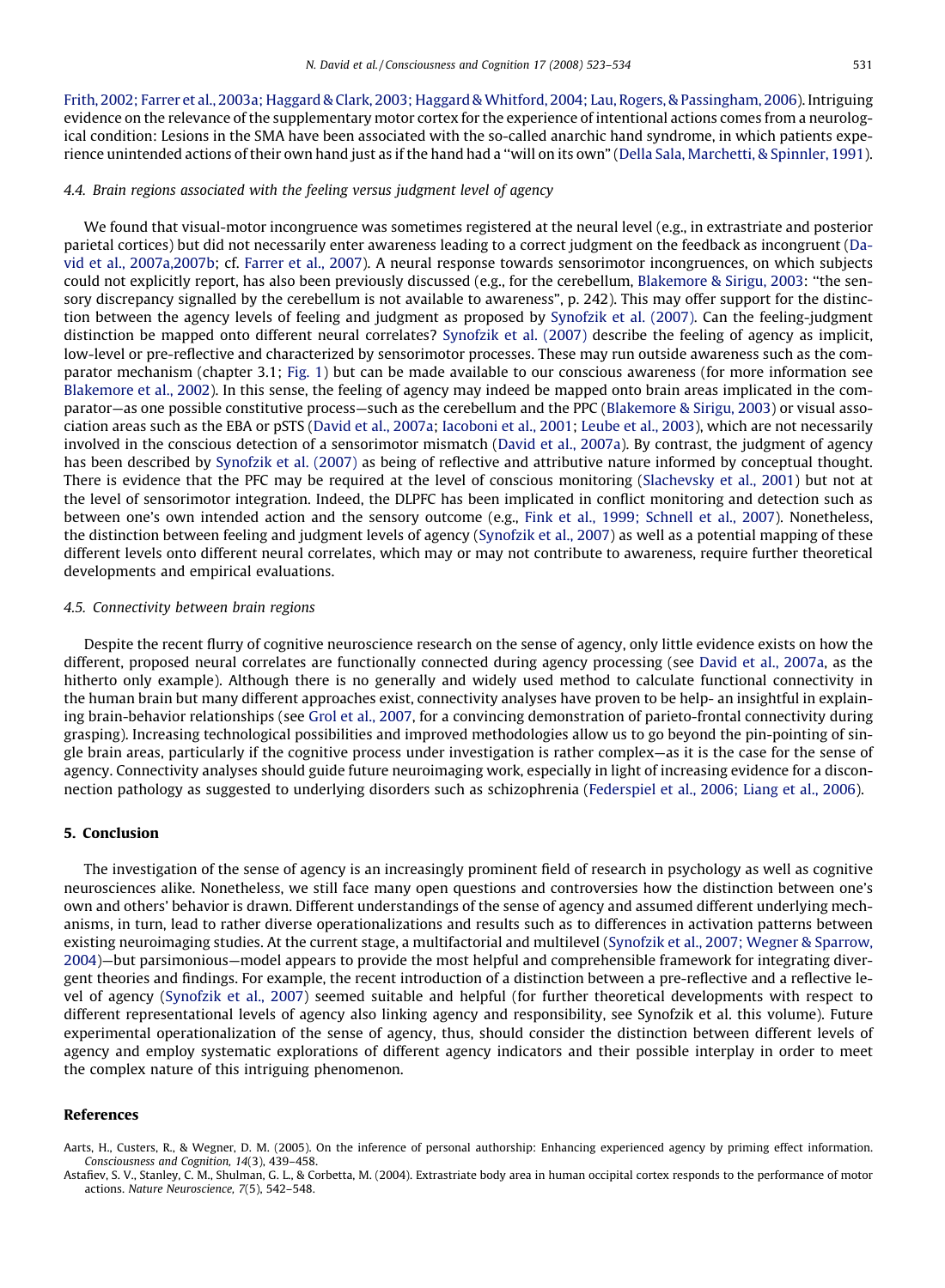- Balslev, D., Cole, J., & Miall, R. C. (2007). Proprioception contributes to the sense of agency during visual observation of hand movements: Evidence from temporal judgments of action. Journal of Cognitive Neuroscience, 19(9), 1535–1541.
- Behrmann, M., Geng, J. J., & Shomstein, S. (2004). Parietal cortex and attention. Current Opinions in Neurobiology, 14(2), 212–217.
- Blakemore, S. J., & Frith, C. (2003). Self-awareness and action. Current Opinions in Neurobiology, 13(2), 219–224.
- Blakemore, S. J., Frith, C. D., & Wolpert, D. M. (2001). The cerebellum is involved in predicting the sensory consequences of action. Neuroreport, 12(9), 1879–1884.
- Blakemore, S. J., & Sirigu, A. (2003). Action prediction in the cerebellum and in the parietal lobe. Experimental Brain Research, 153(2), 239–245.
- Blakemore, S. J., Wolpert, D. M., & Frith, C. D. (1998). Central cancellation of self-produced tickle sensation. Nature Neuroscience, 1(7), 635–640.
- Blakemore, S. J., Wolpert, D. M., & Frith, C. D. (2002). Abnormalities in the awareness of action. Trends in Cognitive Sciences, 6(6), 237–242.
- Chaminade, T., & Decety, J. (2002). Leader or follower? Involvement of the inferior parietal lobule in agency. Neuroreport, 13(15), 1975–1978.
- Chan, A. W., Peelen, M. V., & Downing, P. E. (2004). The effect of viewpoint on body representation in the extrastriate body area. Neuroreport, 15(15), 2407–2410.
- Constantinidis, C. (2006). Posterior parietal mechanisms of visual attention. Review of Neuroscience, 17(4), 415–427.
- Cunnington, R., Windischberger, C., Robinson, S., & Moser, E. (2006). The selection of intended actions and the observation of others' actions: A timeresolved fMRI study. NeuroImage, 29(4), 1294–1302.
- Daprati, E., Franck, N., Georgieff, N., Proust, J., Pacherie, E., Dalery, J., et al (1997). Looking for the agent: An investigation into consciousness of action and self-consciousness in schizophrenic patients. Cognition, 65(1), 71–86.
- Dapretto, M., Davies, M. S., Pfeifer, J. H., Scott, A. A., Sigman, M., Bookheimer, S. Y., et al (2006). Understanding emotions in others: Mirror neuron dysfunction in children with autism spectrum disorders. Nature Neuroscience, 9(1), 28–30.
- David, N., Bewernick, B. H., Cohen, M. X., Newen, A., Lux, S., Fink, G. R., et al (2006). Neural representations of self versus other: Visual–spatial perspective taking and agency in a virtual balltossing game. Journal of Cognitive Neuroscience, 18, 898–910.
- David, N., Cohen, M. X., Newen, A., Bewernick, B. H., Shah, N. J., Fink, G. R., et al (2007a). The extrastriate cortex distinguishes between the consequences of one's own and others' behavior. NeuroImage, 36(3), 1004–1014.
- David, N., Gawronski, A., Santos, N.S., Huff, W., Lehnhardt, F. G., Newen, A., et al. (2007b). Dissociation Between Key Processes of Social Cognition in Autism: Impaired Mentalizing But Intact Sense of Agency. Journal of Autism and Developmental Disorders. Epub ahead of print.
- de Vignemont, F., & Fourneret, P. (2004). The sense of agency: A philosophical and empirical review of the ''who" system. Consciousness and Cognition, 13(1), 1–19.
- Decety, J., & Sommerville, J. A. (2003). Shared representations between self and other: A social cognitive neuroscience view. Trends in Cognitive Sciences, 7(12), 527–533.
- Della Sala, S., Marchetti, C., & Spinnler, H. (1991). Right-sided anarchic (alien) hand: A longitudinal study. Neuropsychologia, 29, 1113–1127.
- Downing, P. E., Jiang, Y., Shuman, M., & Kanwisher, N. (2001). A cortical area selective for visual processing of the human body. Science, 293(5539), 2470–2473.
- Farrer, C., Franck, N., Frith, C. D., Decety, J., Georgieff, N., d'Amato, T., et al (2004). Neural correlates of action attribution in schizophrenia. Psychiatry Research, 131(1), 31–44.
- Farrer, C., Franck, N., Georgieff, N., Frith, C. D., Decety, J., & Jeannerod, M. (2003a). Modulating the experience of agency: A positron emission tomography study. NeuroImage, 18(2), 324–333.
- Farrer, C., Franck, N., Paillard, J., & Jeannerod, M. (2003b). The role of proprioception in action recognition. Consciousness and Cognition, 12(4), 609–619.
- Farrer, C., Frey, S. H., Van Horn, J. D., Tunik, E., Turk, D., Inati, S., et al (2007). The angular gyrus computes action awareness representations. Cerebral Cortex. Farrer, C., & Frith, C. D. (2002). Experiencing oneself vs another person as being the cause of an action: The neural correlates of the experience of agency. NeuroImage, 15(3), 596–603.
- Federspiel, A., Begre, S., Kiefer, C., Schroth, G., Strik, W. K., & Dierks, T. (2006). Alterations of white matter connectivity in first episode schizophrenia. Neurobiology of Disease, 22(3), 702–709.
- Fink, G. R., Marshall, J. C., Halligan, P. W., Frith, C. D., Driver, J., Frackowiak, R. S., et al (1999). The neural consequences of conflict between intention and the senses. Brain, 122(Pt 3), 497–512.
- Fourneret, P., Franck, N., Slachevsky, A., & Jeannerod, M. (2001). Self-monitoring in schizophrenia revisited. Neuroreport, 12(6), 1203–1208.
- Fourneret, P., & Jeannerod, M. (1998). Limited conscious monitoring of motor performance in normal subjects. Neuropsychologia, 36(11), 1133–1140.
- Franck, N., Farrer, C., Georgieff, N., Marie-Cardine, M., Dalery, J., d'Amato, T., et al (2001). Defective recognition of one's own actions in patients with schizophrenia. American Journal of Psychiatry, 158(3), 454–459.
- Frith, C. D., Perry, R., & Lumer, E. (1999). The neural correlates of conscious experience: An experimental framework. Trends in Cognitive Sciences, 3(3), 105–114.
- Frith, C. D. (1992). The cognitive neuropsychology of schizophrenia. Hove, U.K.: Lawrence Erlbaum.
- Frith, C. D., & Done, D. J. (1989). Experiences of alien control in schizophrenia reflect a disorder in the central monitoring of action. Psychological Medicine, 19(2), 359–363.
- Frith, U., & Frith, C. D. (1999). Interacting minds A biological basis. Science, 286(5445), 1692–1695.
- Fuster, J. M. (1997). The prefrontal cortex: Anatomy, physiology and neuropsychology of the frontal lobe. Philadelphia: Lippincott-Raven.
- Fuster, J. M. (2001). The prefrontal cortex an update: Time is of the essence. Neuron, 30, 319–333.
- Gallagher, S. (2000). Philosophical conceptions of the self: Implications for cognitive science. Trends in Cognitive Sciences, 4(1), 14–21.
- Gallagher, S. (2004). Neurocognitive models of schizophrenia: A neurophenomenological critique. Psychopathology, 37(1), 8–19.
- Gallese, V., Fadiga, L., Fogassi, L., & Rizzolatti, G. (1996). Action recognition in the premotor cortex. Brain, 119(Pt 2), 593–609.
- Gallese, V., & Goldman, A. (1998). Mirror neurons and the simulation theory of mind-reading. Trends in Cognitive Sciences, 2(2), 493–501.
- Georgieff, N., & Jeannerod, M. (1998). Beyond consciousness of external reality: A ''who" system for consciousness of action and self-consciousness. Consciousness and Cognition, 7(3), 465–477.
- <span id="page-9-1"></span>Geyer, C. (Ed.). Hirnforschung und Willensfreiheit. Zur Deutung der neuesten Experimente. Suhrkamp Verlag, Frankfurt.
- Goldman, A. I. (1989). Interpretation psychologized. Mind & Language, 4, 161-185.
- Grol, M. J., Majdandzic, J., Stephan, K. E., Verhagen, L., Dijkerman, H. C., Bekkering, H., et al (2007). Parieto-frontal connectivity during visually guided grasping. Journal of Neuroscience, 27(44), 11877–11887.
- Grossman, E., Donnelly, M., Price, R., Pickens, D., Morgan, V., Neighbor, G., et al (2000). Brain areas involved in perception of biological motion. Journal of Cognitive Neuroscience, 12(5), 711–720.
- Haggard, P., Clark, S., & Kalogeras, J. (2002). Voluntary action and conscious awareness. Nature Neuroscience, 5(4), 382–385.
- Haggard, P., & Clark, S. (2003). Intentional action: Conscious experience and neural prediction. Consciousness and Cognition, 12, 695–707.
- Haggard, P., Martin, F., Taylor-Clarke, M., Jeannerod, M., & Franck, N. (2003). Awareness of action in schizophrenia. Neuroreport, 14(7), 1081–1085.
- Haggard, P., & Whitford, B. (2004). Supplementary motor area provides an efferent signal for sensory suppression. Cognitive Brain Research, 19(1), 52–58. Hunter, M. D., Farrow, T. F., Papadakis, N. G., Wilkinson, I. D., Woodruff, P. W., & Spence, S. A. (2003). Approaching an ecologically valid functional anatomy of
- spontaneous ''willed" action. NeuroImage, 20(2), 1264–1269. Iacoboni, M., Koski, L. M., Brass, M., Bekkering, H., Woods, R. P., Dubeau, M. C., et al (2001). Reafferent copies of imitated actions in the right superior
- temporal cortex. Proceedings of the National Academy of Sciences of the United States of America, 98(24), 13995–13999. Jeannerod, M. (1999). The 25th bartlett lecture. To act or not to act: Perspectives on the representation of actions. The Quarterly Journal of Experimental
- Psychology A, 52(1), 1–29.
- <span id="page-9-0"></span>Jeannerod, M. (2004). Visual and action cues contribute to the self-other distinction. Nature Neuroscience, 7(5), 422–423.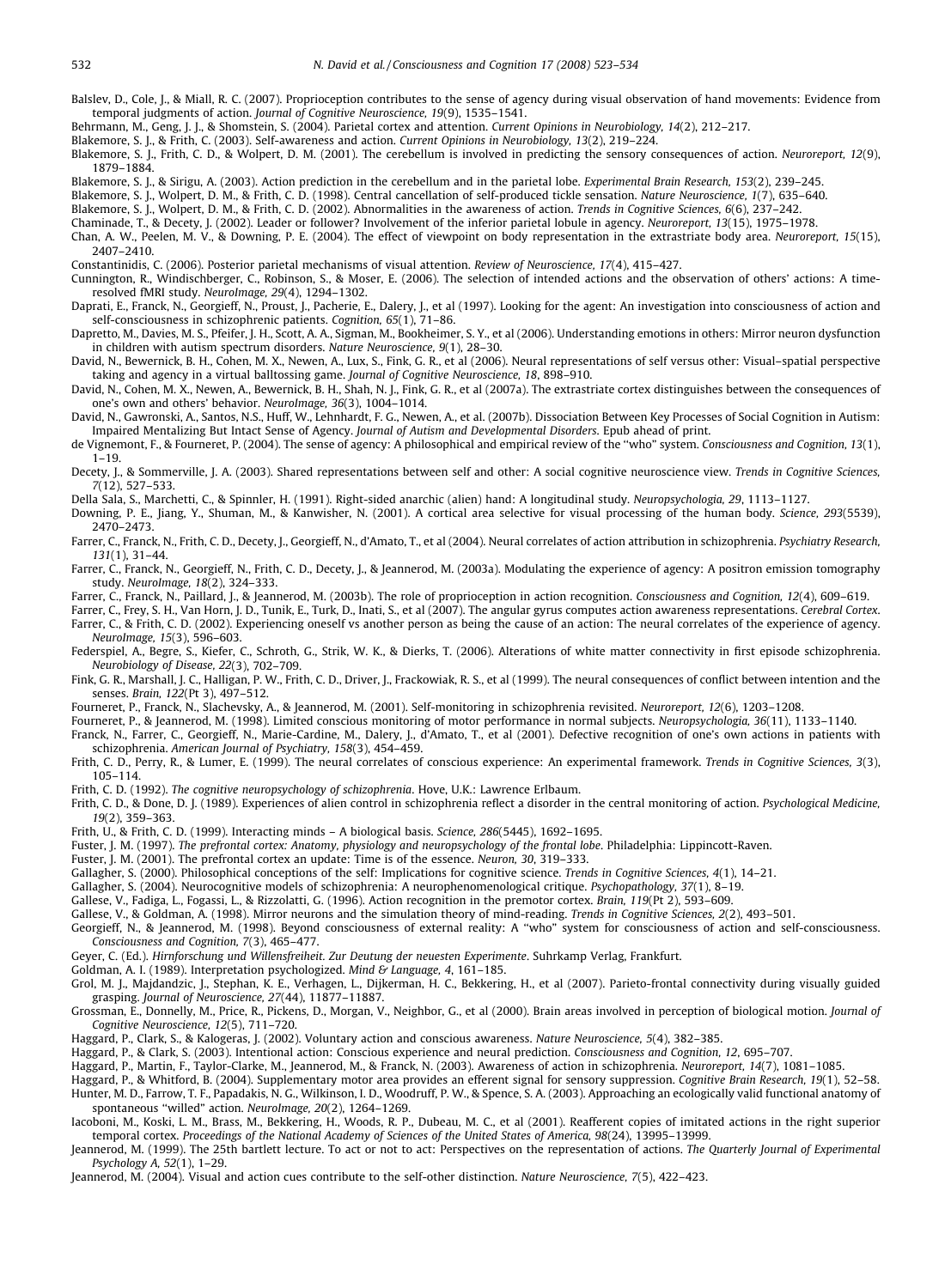Kawato, M. (1999). Internal models for motor control and trajectory planning. Current Opinion in Neurobiology, 9(6), 718–727.

Keysers, C., & Perrett, D. I. (2004). Demystifying social cognition: A Hebbian perspective. Trends in Cognitive Sciences, 8(11), 501–507.

Knoblich, G., & Kircher, T. T. (2004). Deceiving oneself about being in control: conscious detection of changes in visuomotor coupling. Journal of Experimental Psychology-Human Perception and Performance, 30(4), 657–666.

Knoblich, G., & Sebanz, N. (2005). Agency in the face of error. Trends in Cognitive Sciences, 9(6), 259–261.

Knoblich, G., Stottmeister, F., & Kircher, T. (2004). Self-monitoring in patients with schizophrenia. Psychological Medicine, 34(8), 1561–1569.

Langdon, R., & Coltheart, M. (2001). Visual perspective-taking and schizotypy: Evidence for a simulation-based account of mentalizing in normal adults. Cognition, 82(1), 1–26.

Lau, H. C., Rogers, R. D., & Passingham, R. E. (2006). On measuring the perceived onsets of spontaneous actions. Journal of Neuroscience, 26(27), 7265–7271. Legrand, D., Brozzoli, C., Rossetti, Y., & Farnè, A. (2007). Close to me: Multisensory space representations for action and pre-reflexive consciousness of oneself-in-the-world. Consciousness and Cognition. Epub ahead of print.

Leube, D. T., Knoblich, G., Erb, M., Grodd, W., Bartels, M., & Kircher, T. T. (2003). The neural correlates of perceiving one's own movements. NeuroImage, 20(4), 2084–2090.

Liang, M., Zhou, Y., Jiang, T., Liu, Z., Tian, L., Liu, H., et al (2006). Widespread functional disconnectivity in schizophrenia with resting-state functional magnetic resonance imaging. Neuroreport, 17(2), 209–213.

Libet, B., Wright, E. W., Jr., Feinstein, B., & Pearl, D. K. (1979). Subjective referral of the timing for a conscious sensory experience: A functional role for the somatosensory specific projection system in man. Brain, 102(1), 193–224.

MacDonald, P. A., & Paus, T. (2003). The role of parietal cortex in awareness of self-generated movements: A transcranial magnetic stimulation study. Cerebral Cortex, 13(9), 962–967.

Meltzoff, A. N., & Gopnik, A. (1993). The role of imitation in understanding persons and developing a theory of mind. In S. Baron-Cohen, H. Tager-Flusberg, & D. J. Cohen (Eds.), Understanding other minds: Perspectives from autism (pp. 335–366). New York, N.Y USA: Oxford University Press.

Metzinger, T. (2000). The subjectivity of subjective experience: A representationalist analysis of the first-person perspective. In V. Metzinger (Ed.), Neural correlates of consciousness (pp. 285–306). Cambridge, MA, USA: MIT Press.

Nadel, J. (2004). Early imitation and the emergence of a sense of agency. Paper presented at the fourth international workshop on epigenetic robotics: Modeling cognitive development in robotic systems. Genoa, Italy.

Newen, A., & Vogeley, K. (2003). Self-representation: searching for a neural signature of self-consciousness. Consciousness of Cognition, 12(4), 529–543.

Nielsen, T. (1963). Volition: A new experimental approach. Scandinavian Journal of Psychology, 4, 225–230.

Oberman, L. M., Hubbard, E. M., McCleery, J. P., Altschuler, E. L., Ramachandran, V. S., & Pineda, J. A. (2005). EEG evidence for mirror neuron dysfunction in autism spectrum disorders. Cognitive Brain Research, 24(2), 190–198.

Ogawa, K., & Inui, T. (2007). Lateralization of the posterior parietal cortex for internal monitoring of self- versus externally generated movements. Journal of Cognitive Neuroscience, 19(11), 1827–1835.

Pacherie, E., & Jeannerod, M. (2004). Agency, simulation and self-identification. Mind & Language, 19(2), 113-146.

Pelphrey, K. A., Morris, J. P., & McCarthy, G. (2004). Grasping the intentions of others: The perceived intentionality of an action influences activity in the superior temporal sulcus during social perception. Journal of Cognitive Neuroscience, 16(10), 1706–1716.

Ramnani, N., & Miall, R. C. (2004). A system in the human brain for predicting the actions of others. Nature Neuroscience, 7(1), 85–90.

Rizzolatti, G., & Craighero, L. (2004). The mirror-neuron system. Annual Reviews Neuroscience, 27, 169–192.

Rizzolatti, G., Fogassi, L., & Gallese, V. (2001). Neurophysiological mechanisms underlying the understanding and imitation of action. Nature Reviews Neuroscience, 2(9), 661–670.

Sato, A., & Yasuda, A. (2005). Illusion of sense of self-agency: Discrepancy between the predicted and actual sensory consequences of actions modulates the sense of self-agency, but not the sense of self-ownership. Cognition, 94(3), 241–255.

Saxe, R. (2005). Against simulation: The argument from error. Trends in Cognitive Science, 9(4), 174–179.

Saxe, R., Jamal, N., & Powell, L. (2006). My body or yours? The effect of visual perspective on cortical body representations. Cerebral Cortex, 16(2), 178–182. Saxe, R., Xiao, D. K., Kovacs, G., Perrett, D. I., & Kanwisher, N. (2004). A region of right posterior superior temporal sulcus responds to observed intentional

actions. Neuropsychologia, 42(11), 1435–1446.

Searle, J. (1983). Intentionality. Cambridge: Cambridge University Press.

Sebanz, N., & Frith, C. (2004). Beyond simulation? Neural mechanisms for predicting the actions of others. Nature Neuroscience, 7(1), 5–6.

Schnell, K., Heekeren, K., Schnitker, R., Daumann, J., Weber, J., Hesselmann, V., et al (2007). An fMRI approach to particularize the frontoparietal network for visuomotor action monitoring: Detection of incongruence between test subjects' actions and resulting perceptions. NeuroImage, 34(1), 332–341.

Schütz-Bosbach, S., Mancini, B., Aglioti, S. M., & Haggard, P. (2006). Self and other in the human motor system. Current Biology, 16(18), 1830–1834. Sebanz, N., Knoblich, G., Stumpf, L., & Prinz, W. (2005). Far from action-blind: Representation of others' actions in individuals with autism. Cognitive Neuropsychology, 22, 433–454.

Shoemaker, S. (1968). Self-reference and self-awareness. The Journal of Philosophy, 65, 555–567.

Sirigu, A., Daprati, E., Pradat-Diehl, P., Franck, N., & Jeannerod, M. (1999). Perception of self-generated movement following left parietal lesion. Brain, 122(Pt 10), 1867–1874.

Slachevsky, A., Pillon, B., Fourneret, P., Pradat-Diehl, P., Jeannerod, M., & Dubois, B. (2001). Preserved adjustment but impaired awareness in a sensory-motor conflict following prefrontal lesions. Journal of Cognitive Neuroscience, 13(3), 332–340.

Spence, S. A., Brooks, D. J., Hirsch, S. R., Liddle, P. F., Meehan, J., & Grasby, P. M. (1997). A PET study of voluntary movement in schizophrenic patients experiencing passivity phenomena (delusions of alien control). Brain, 120(Pt 11), 1997–2011.

Synofzik, M., Thier, P., & Lindner, A. (2006). Internalizing agency of self-action: perception of one's own hand movements depends on an adaptable prediction about the sensory action outcome. Journal of Neurophysiology, 96(3), 1592–1601.

Synofzik, M., Vosgerau, G., & Newen, A. (2007). Beyond the comparator model: A multifactorial two-step account of agency. Consciousness and Cognition. Epub ahead of print.

<span id="page-10-1"></span>Tsakiris, M., Schütz-Bosbach, S., & Gallagher, S. (2007). On agency and body-ownership: Phenomenological and neurocognitive reflections. Consciousness and Cognition. Epub ahead of print.

Tsakiris, M., & Haggard, P. (2003). Awareness of somatic events associated with a voluntary action. Experimental Brain Research, 149(4), 439–446.

Tsakiris, M., Haggard, P., Franck, N., Mainy, N., & Sirigu, A. (2005). A specific role for efferent information in self-recognition. Cognition, 96(3), 215–231.

Tsakiris, M., & Haggrad, P. (2005). Experimenting with the acting self. Cognitive Neuropsychology, 22(3), 387–407.

Tsakiris, M., Prabhu, G., & Haggard, P. (2006). Having a body versus moving your body: How agency structures body-ownership. Consciousness Cognition, 15(2), 423–432.

Turken, A. U., Vuilleumier, P., Mathalon, D. H., Swick, D., & Ford, J. M. (2003). Are impairments of action monitoring and executive control true dissociative dysfunctions in patients with schizophrenia? American Journal of Psychiatry, 160(10), 1881–1883.

van Beers, R. J., Wolpert, D. M., & Haggard, P. (2002). When feeling is more important than seeing in sensorimotor adaptation. Current Biology, 12(10), 834–837.

Vogeley, K., May, M., Ritzl, A., Falkai, P., Zilles, K., & Fink, G. R. (2004). Neural correlates of first-person perspective as one constituent of human selfconsciousness. Journal of Cognitive Neuroscience, 16(5), 817–827.

Vogeley, K., & Kupke, C. (2007). Disturbances of Time Consciousness from a Phenomenological and a Neuroscientific Perspective. Schizophrenia Bulletin, 33, 157–165.

von Holst, E., & Mittelstaedt, H. (1950). Das Reafferenzprinzip. Naturwissenschaften, 37, 464–476.

<span id="page-10-0"></span>Vosgerau, G., & Newen, A. (2007). Thoughts, motor actions, and the self. Mind & Language, 22(1), 22-43.